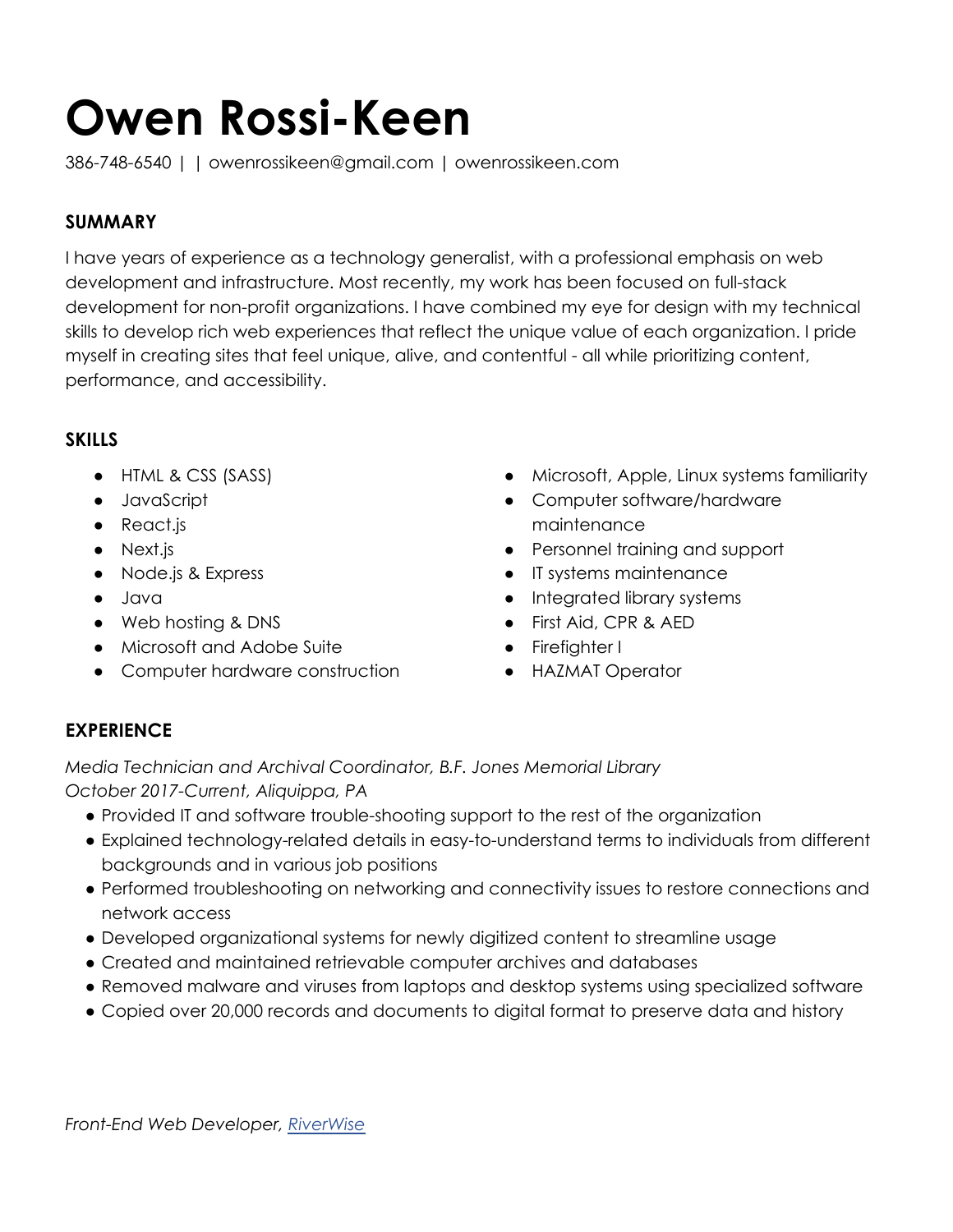*Aliquippa, PA*

- Improved and designed new layouts to achieve usability and performance objectives
- Developed sites to work with Microsoft Edge, Mozilla Firefox and Google Chrome
- Created successful websites that met requirements for objectives such as load speed and design
- Defined and conducted design processes at all stages, including research, conceptualization, testing and implementation
- Established hosting for each website and completed go-live process by uploading sites to host account
- Delivered end-user training on content management systems allowing staff to make easy updates and maintenance to website without developer assistance
- Designed visual and graphic images to use on multiple platforms
- Redesigned sites to enhance navigation and improve visual appeal
- Validated code for proper structuring, security and compatibility with different browsers, devices or operating systems

## *Full Stack Web Developer, Genesis [Collective](https://www.gcollective.org/)*

*Aliquippa, PA*

- Produced high-impact, user-friendly websites that accomplished all business goals
- Defined and conducted design processes at all stages, including research, conceptualization, testing and implementation
- Participated in pre-project analysis and technical assessments to develop user-friendly interface and correct functionality to meet business objectives
- Troubleshot, tested and remedied issues before software deployment
- Delivered end-user training on content management systems allowing staff to make easy updates and maintenance to website without developer assistance
- Reviewed information and elements regularly on websites and pages for accuracy and functionality
- Established hosting for each website and completed go-live process by uploading sites to host account
- Validated code for proper structuring, security and compatibility with different browsers, devices or operating systems
- Maintained strong education in latest technologies, software and hardware products for use in various projects

## *Store Associate, Alam's Home and Hardware*

*December 2017-September 2018, Aliquippa, PA*

- Engaged positively with each customer, providing professional and polite support for sales and service needs
- Processed merchandise returns and exchanges for customers to refund payments, trade items and offer store credit
- Monitored sales floor to identify customers in need of assistance and merchandise in need of replenishment
- Maintained accurate and attractive merchandise displays to maximize purchases